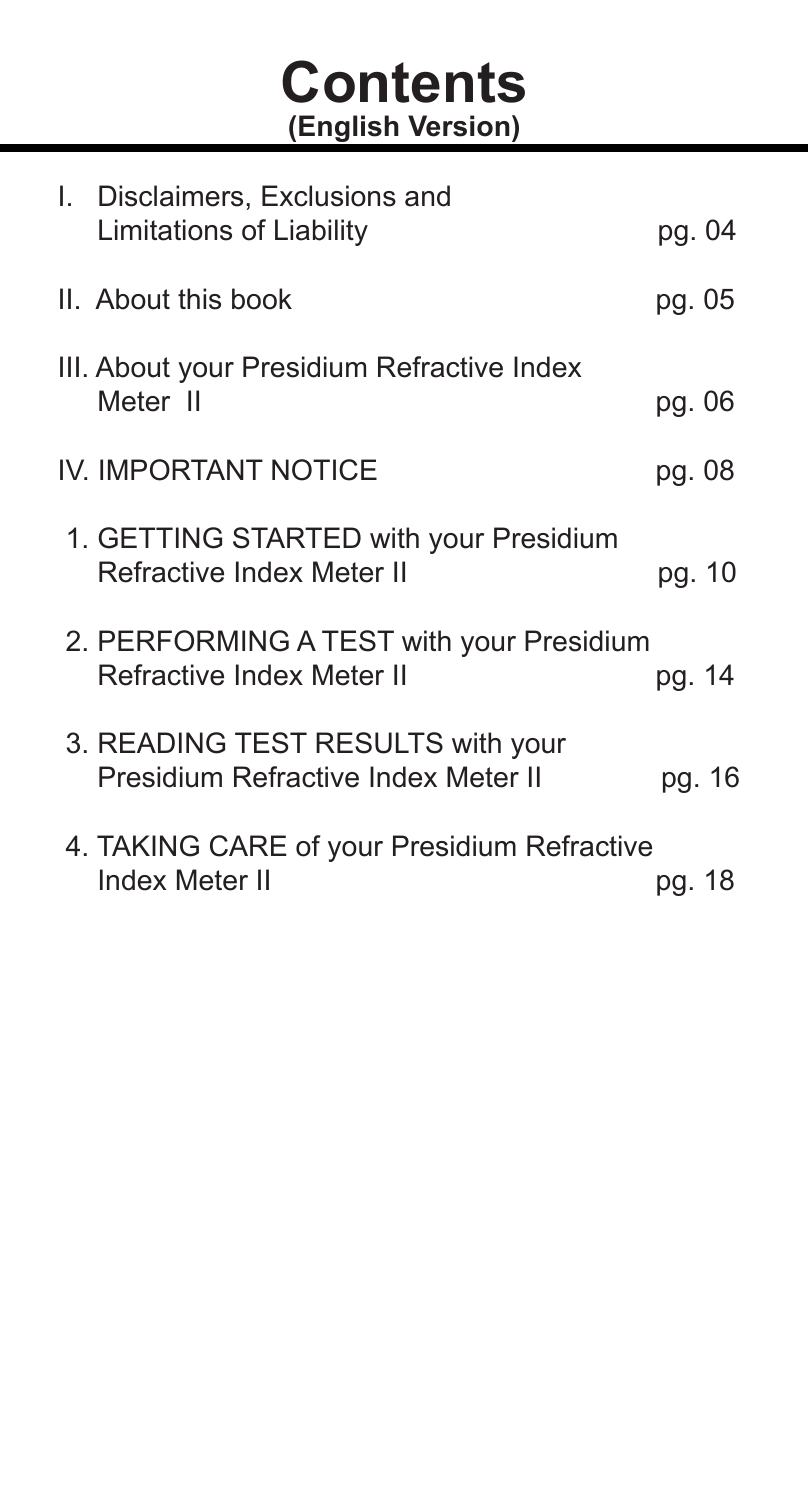### **I. Disclaimers, Exclusions and Limitations of Liability**

PLEASE READ AND NOTE PRESIDIUM WARRANTY TERMS AND CONDITIONS as stated in the warranty card. Presidium warranty for its testers are subject to proper use by its users in accordance with all the terms and conditions as stated in the relevant user handbook and shall cover only manufacturing defects.

Due to continuous product improvement, Presidium reserves the right to revise all documents including the right to make changes to the handbook without notice and without obligation to notify any person of such revisions or changes. Users are advised to check Presidium's website at http://www.presidium.com.sg/ from time to time.

Presidium shall not be responsible for any damage or loss resulting from the use of this tester or handbook, and under no circumstances shall Presidium, its manufacturer or any of its subsidiaries, licensors, distributors, resellers, servants and/or agents be liable for any direct or indirect damages, resulting from the use of this tester.

TO THE MAXIMUM EXTENT PERMITTED BY APPLICABLE LAW, under no circumstances shall Presidium, its manufacturer or any of its subsidiaries, licensors, distributors, resellers, servants and/or agents be responsible for any special, incidental, consequential or indirect damages howsoever caused.

The tester or Presidium Refractive Index Meter II (PRIM II) referred to in this handbook is provided and/or sold on an "as is" basis. Except as required by applicable law, no warranties of any kind, either expressed or implied, including, but not limited to, the implied warranties of merchantability and fitness for a particular purpose.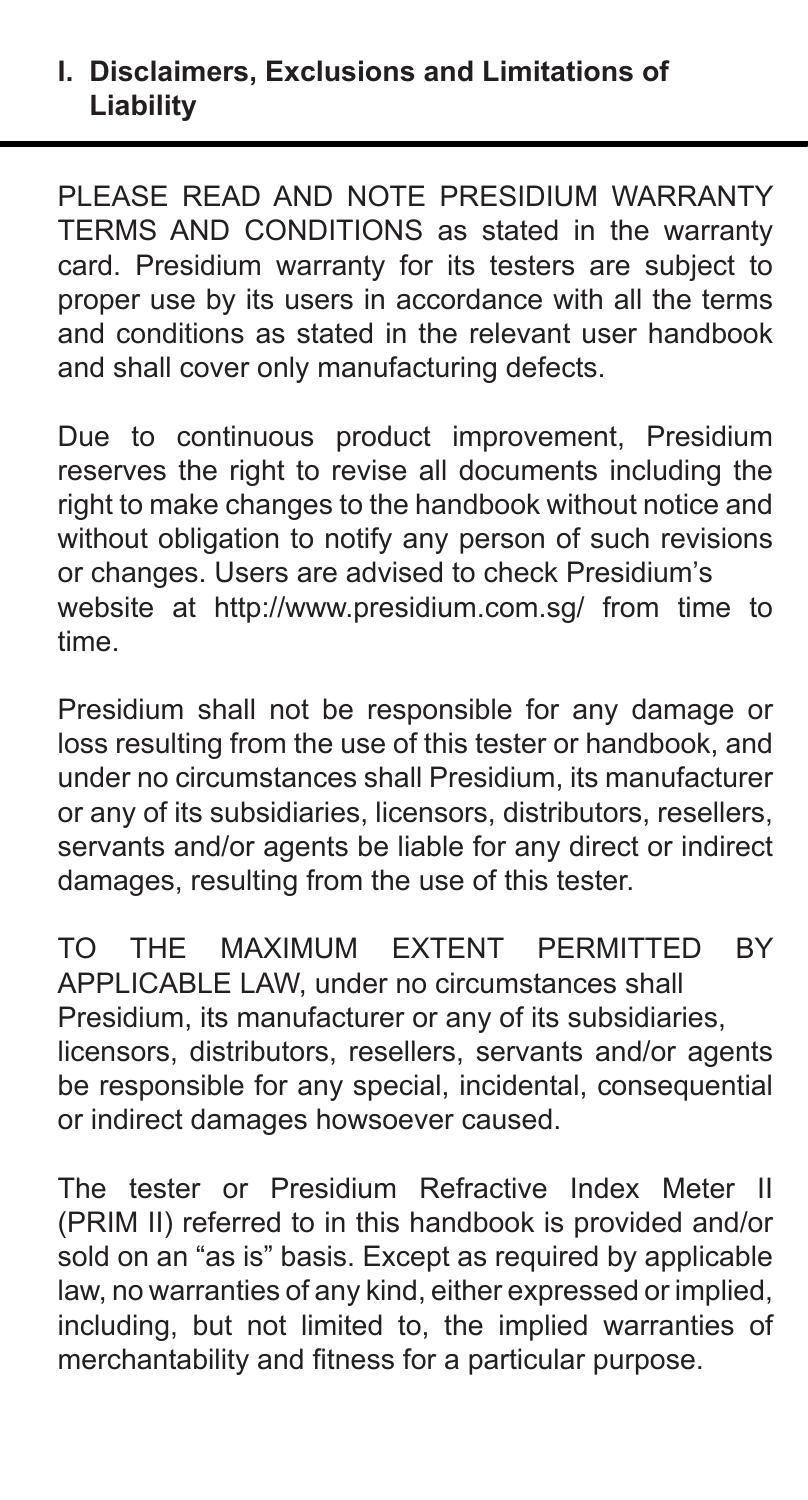### **II. About this book**

Thank you for purchasing the Presidium Refractive Index Meter II ("PRIM II" or "tester").

This handbook is designed to help you set up your tester and describes all you need to know about how to use your tester accurately and take care of it in line with its requirements. Please read these instructions carefully and keep them handy for future reference.

This book also contains the terms and conditions in relation to the use of the tester including the **Disclaimer, Exclusion and Limitation of Liability clauses stated above in Section I**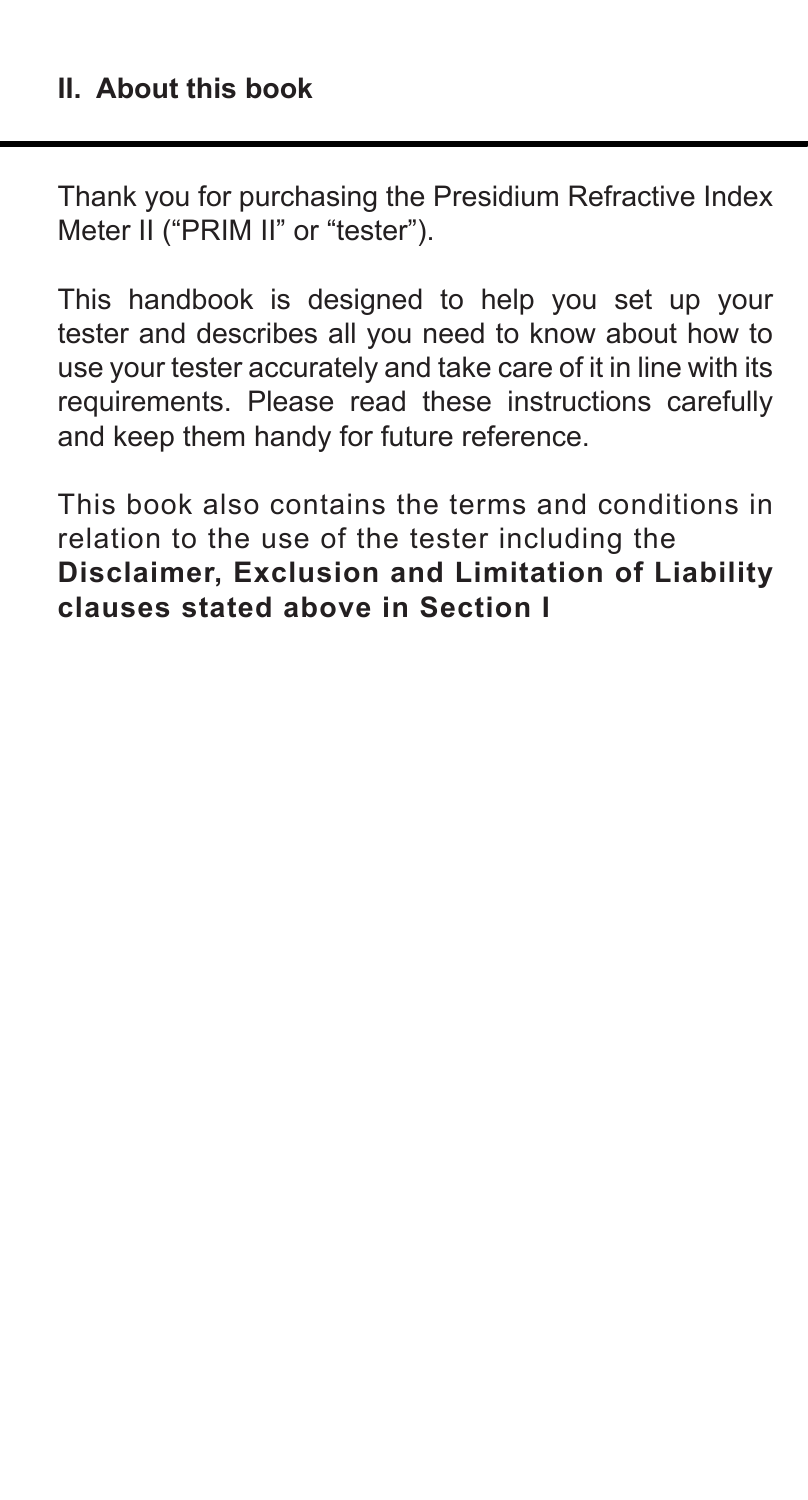The Presidium Refractive Index Meter II detects the quantity of light (intensity) reflected from the surface of cut and polished gemstone. This intensity reading is fed into a microcontroller in which a calculation is performed and converted to obtain the refractive index reading of the gemstone

# **This tester was designed with the following objectives:**

- Reconfirming the identity of colored gemstone using Refractive Index
- Universal SI units
- Provide fairly consistent and reliable test results under proper use;

### **The Presidium Refractive Index (R.I.) Meter II features the following:**

- Separates diamond, moissanite and gemstones in seconds
- Refractive Index reading from 1.000 to  $\sim$  3.000
- No waiting time between tests
- USB power inlet with International Voltage **Compatibility**
- Low battery Indicator
- Automatic power off
- Online software updates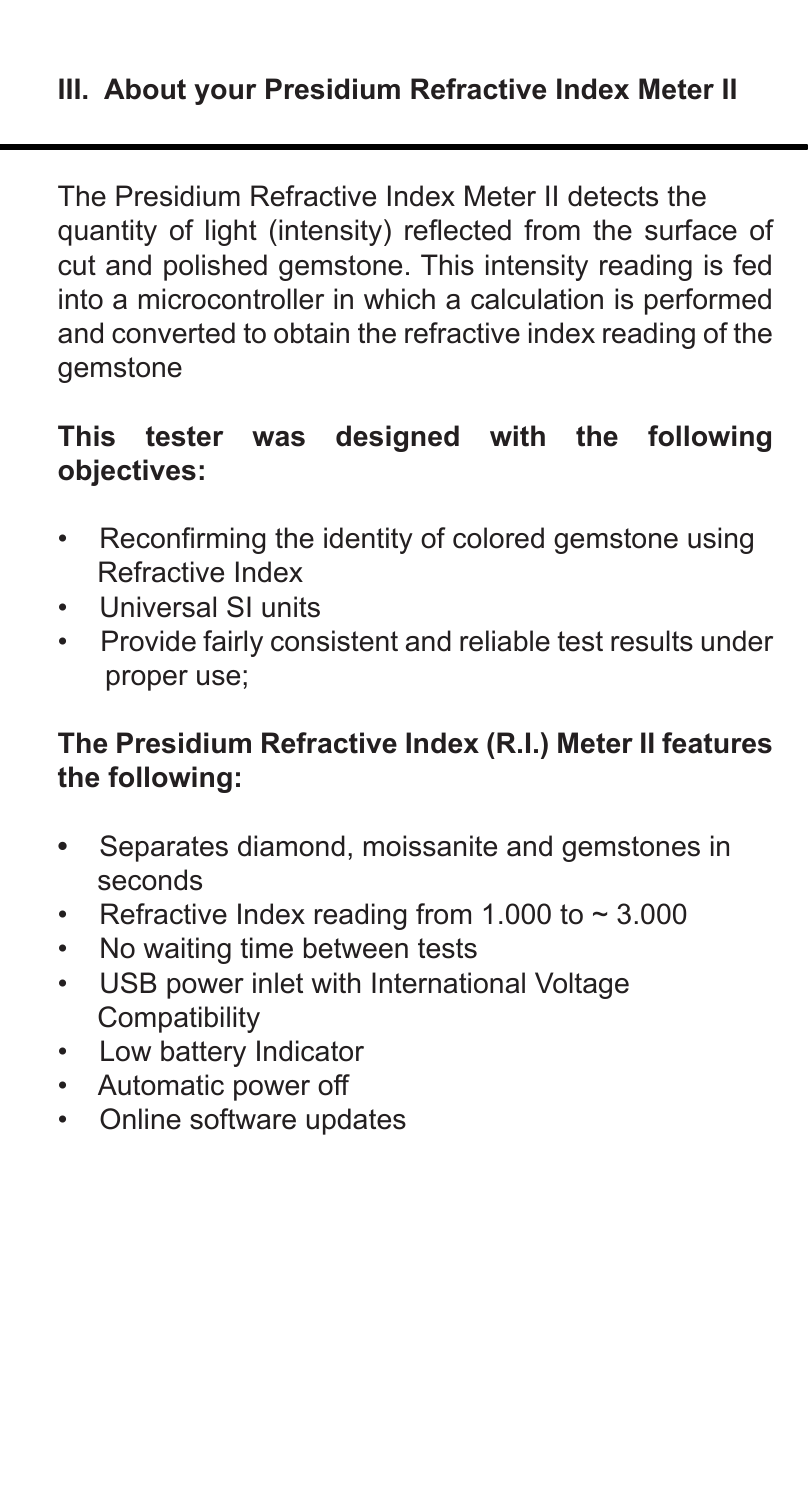**Included in your package:** 

- Presidium Refractive Index Meter II
- Protective Carrying Case
- Quick Guide
- Refractive Index Reference List<br>• IISB Cable
- USB Cable
- QR Code Card



|   | <b>Display Window</b>  |
|---|------------------------|
| 2 | Test pad               |
| 3 | Cylinder               |
|   | Refractive Index chart |
| 5 | Flap                   |
| 6 | On/Off button          |
|   | USB Inlet & USB cable  |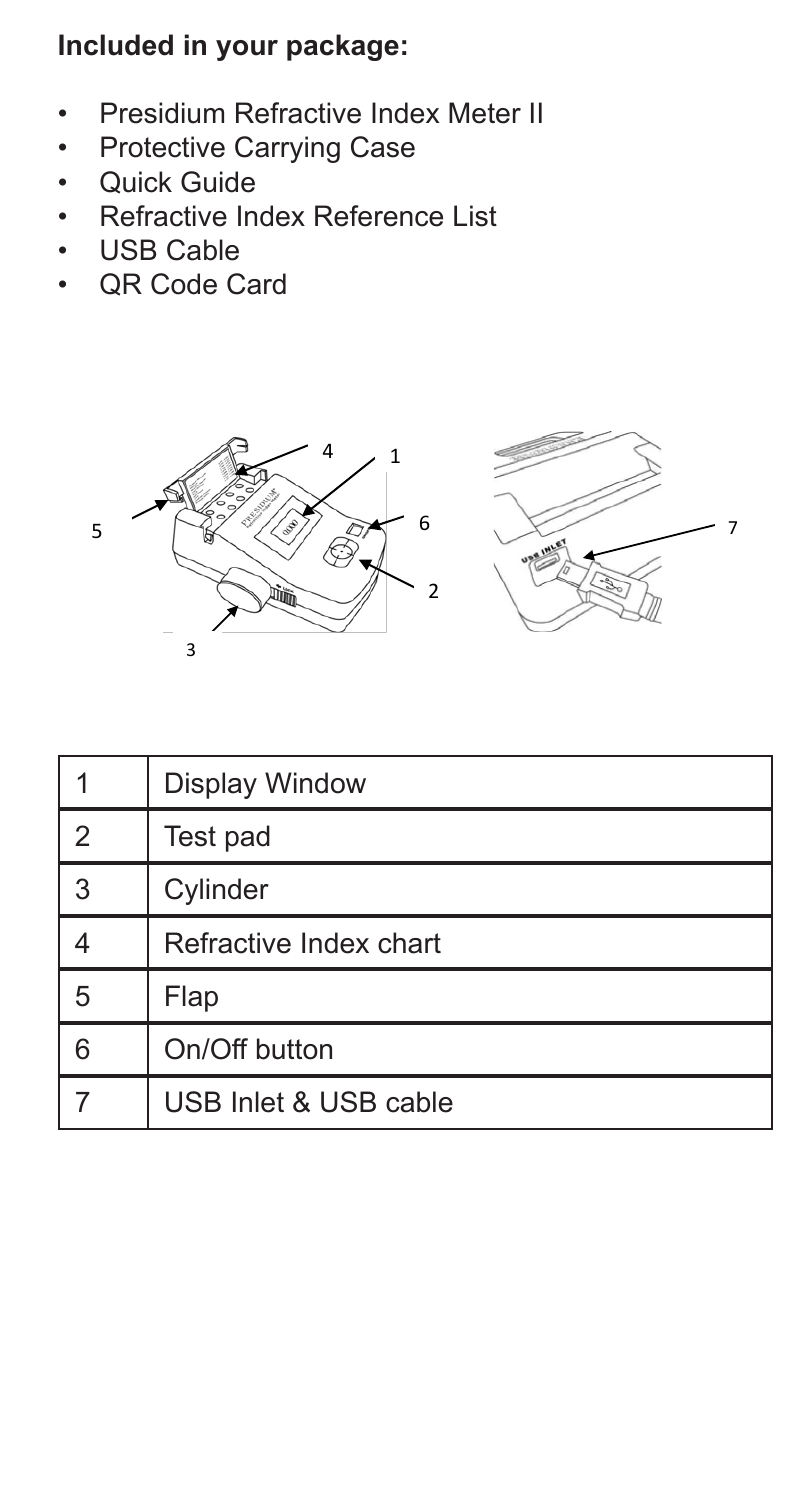- Keep the tester dry. Precipitation and all types of liquids or moisture can contain minerals that will corrode electronic circuits. If your tester gets wet. remove the battery, and allow the tester to dry completely before replacing it.
- Do not use, store or expose the tester in dusty and dirty areas. Its moving parts and electronic components can be damaged.
- Do not use, store or expose the tester in hot areas. High temperatures can damage or shorten the life of the tester, damage batteries, and warp or melt certain plastics.
- Do not use, store or expose the tester in cold areas. When the tester returns to its normal temperature. moisture can form inside the tester and damage electronic circuit boards.
- Do not attempt to open the tester other than as instructed in this handbook.
- Do not drop, knock, or shake the tester. Rough handling may break internal circuit boards and fine mechanics.
- Do not use harsh chemicals, cleaning solvents, or strong detergents to clean the tester.
- Do not paint the tester. Paint can clog the moving parts and prevent proper operation.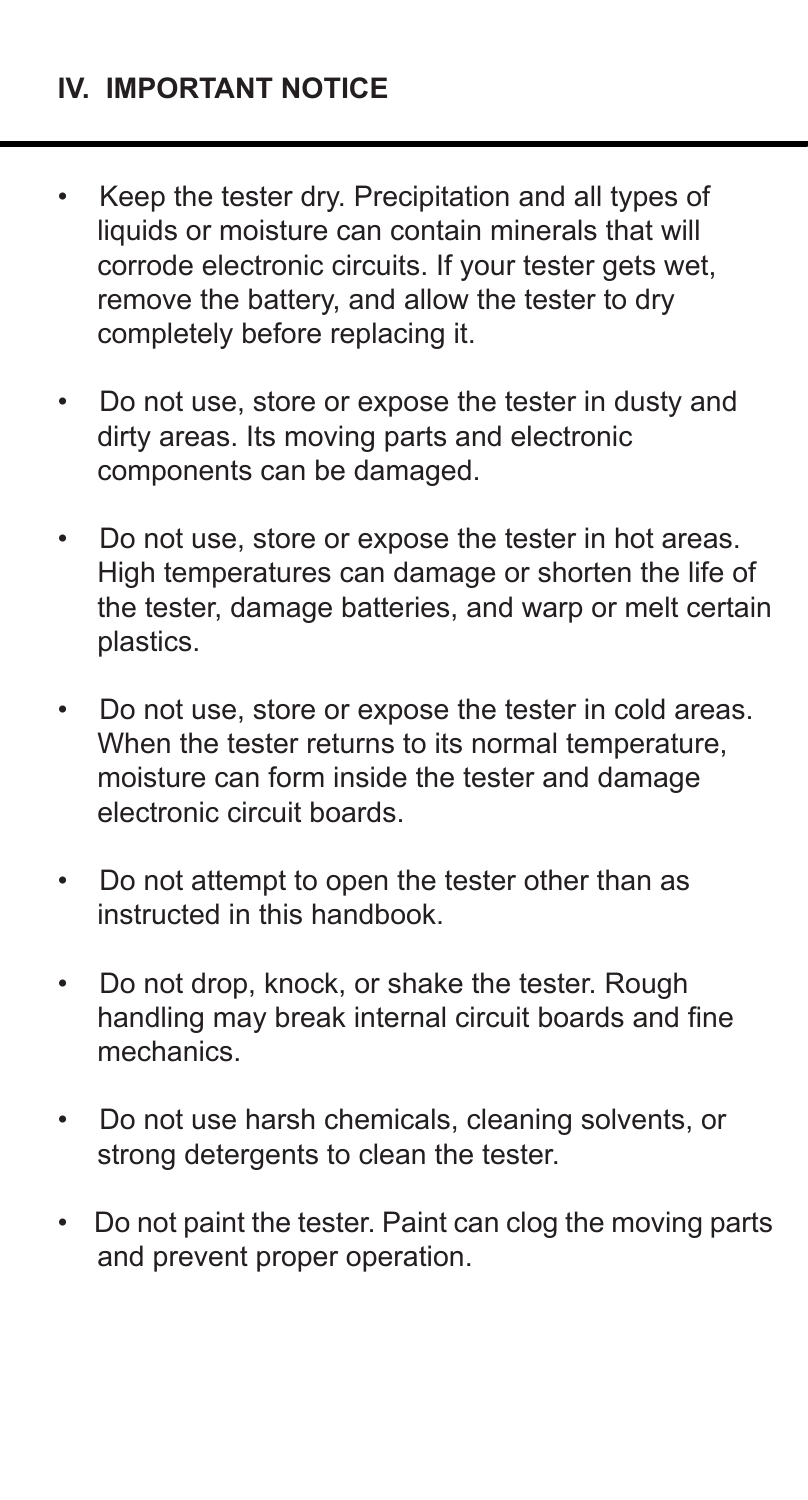If the tester is not working properly, kindly contact our Customer Service at service@presidium.com.sg or

Presidium Instruments Pte Ltd Unit 7, 207 Henderson Road Singapore 159550 Attn: Customer Service Executive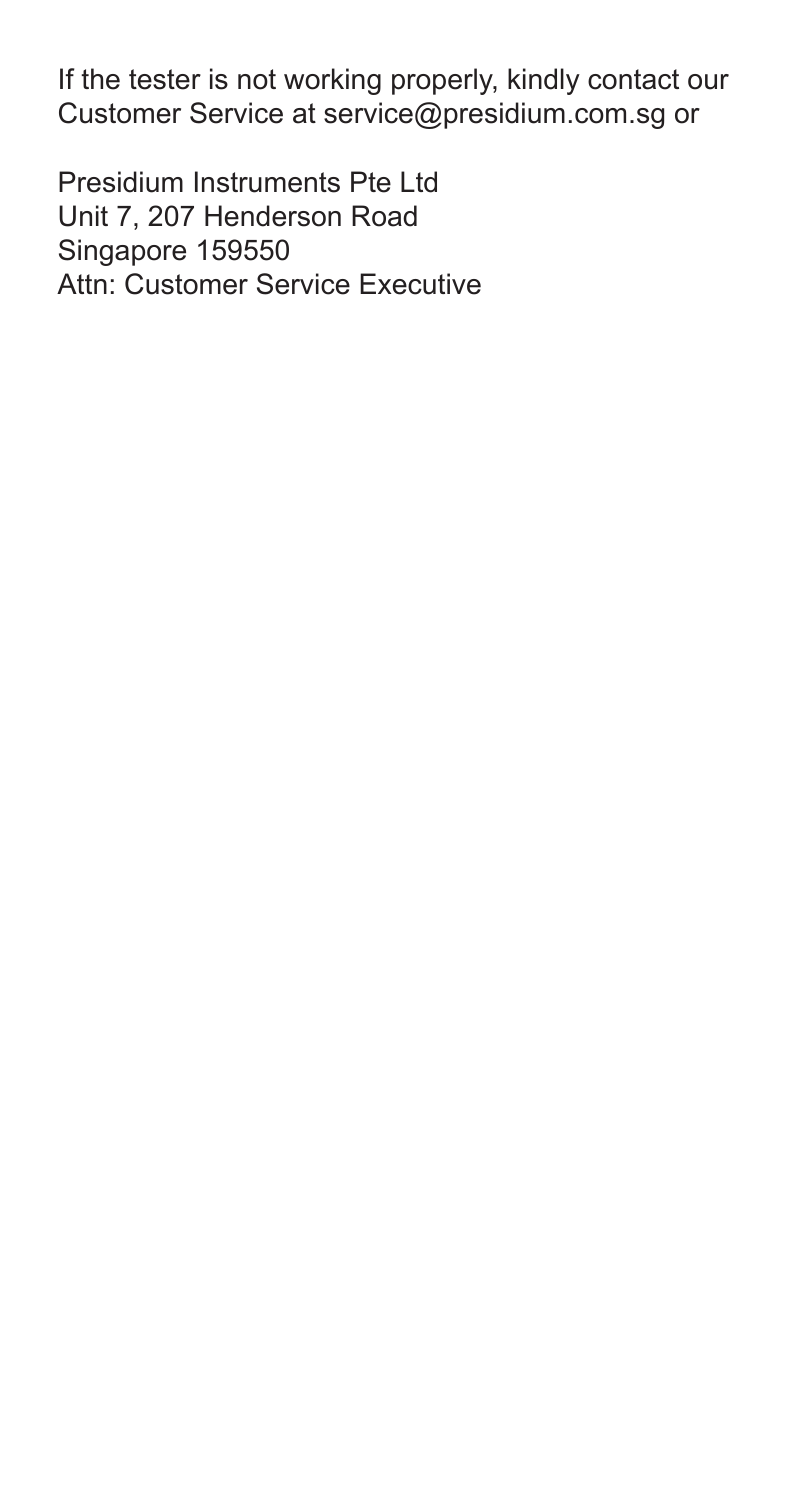### **1. GETTING STARTED with your Presidium Refractive Index Meter II**

### **Powering up your Presidium Refractive Index Meter II**

This tester can be powered either by the use of an AC power via USB connection (optional item sold separately) or through the use of batteries. If AC power is used, connect one end of the USB cable to the tester **(Fig. 1.1).** and the other end of adaptor into a suitable electrical outlet. Please ensure that only the adaptor supplied by Presidium is used.



Fig. 1.1

If battery is used (1 x 9V battery), take note of the positive (+) and negative (-) directions of battery when inserting the battery into the tester **(Fig. 1.2).** The use of alkaline batteries is preferred, as it should generally give approximately two and a half hours of continuous operation, while the use of ordinary batteries will give a shorter working life.



Fig. 1.2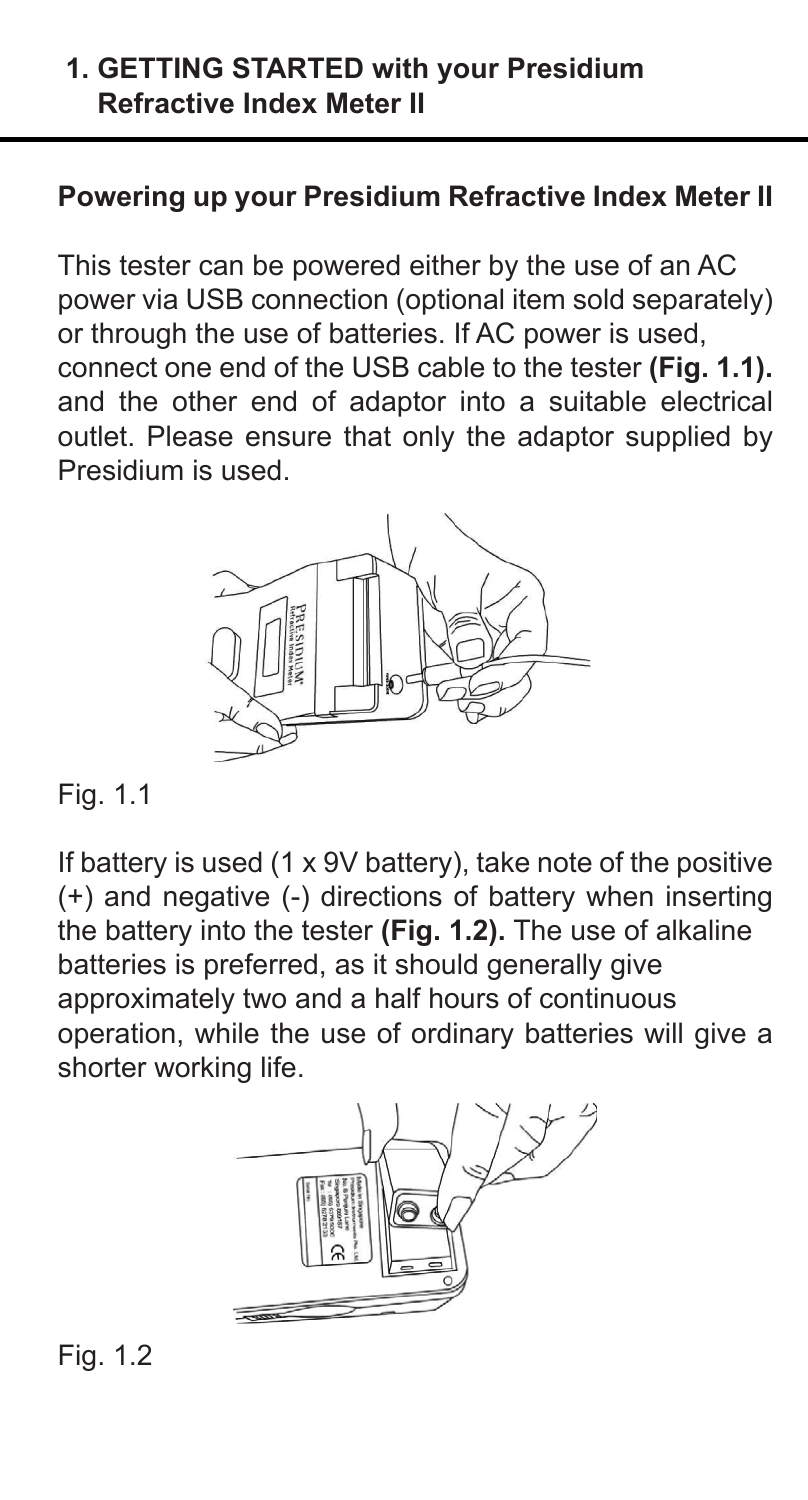### **Turning on your Presidium Refractive Index Meter II**

Remove Recessed Cylinder from the left hand side of the housing by unlocking the latch **(Fig. 1.3).** Pull open the Flap with your thumb and index finger, the Refractive Index Chart will be visible. Remove the Protective Cover from the Test Pad.



Fig. 1.3

Press the ON/OFF button to turn on the unit **(Fig. 1.4).** To ensure that the unit is functioning properly, cover the test pad with Recessed Cylinder. The display should show  $1.000$ 



Fig. 1.4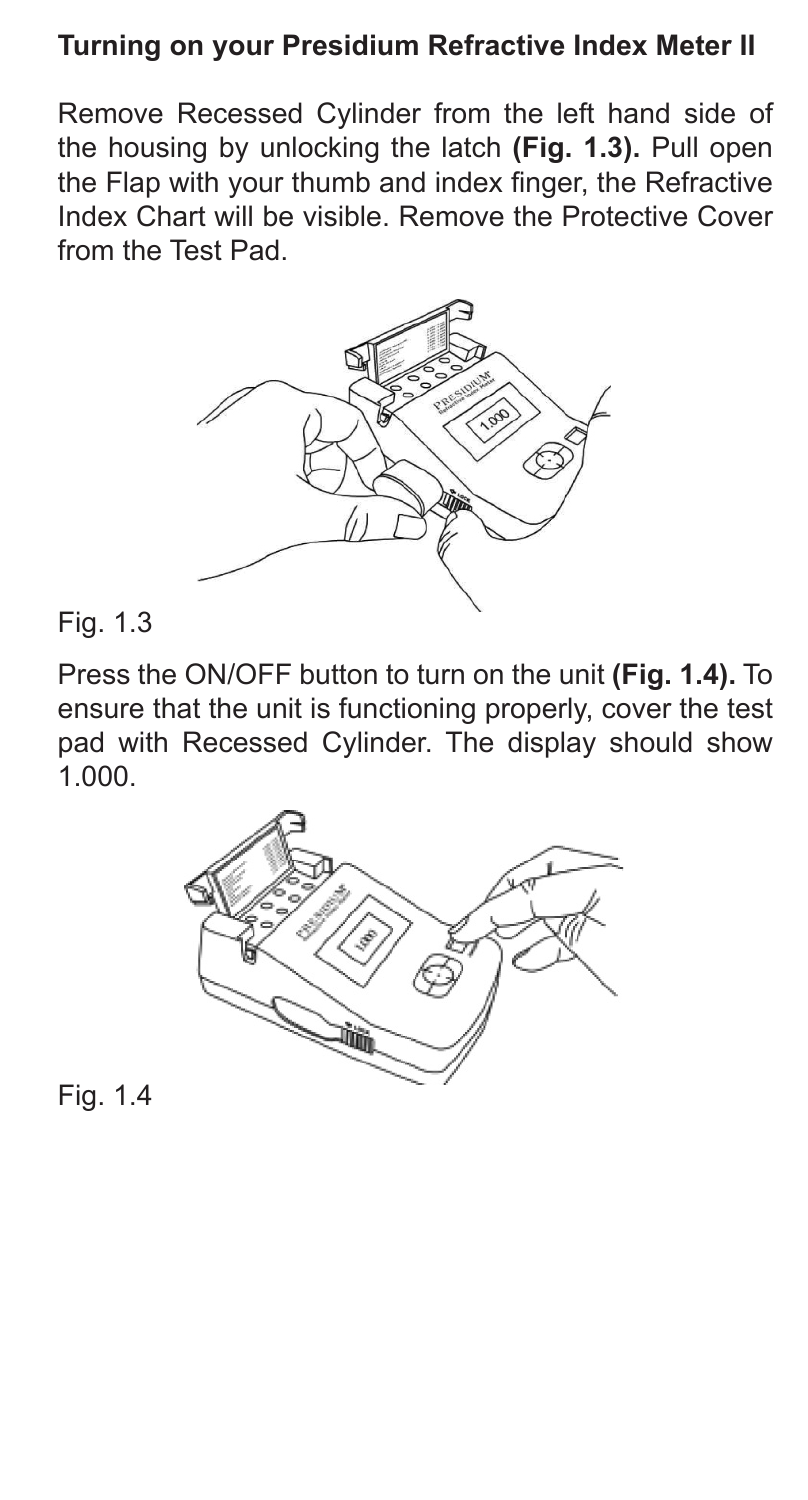# **Calibration**

All testers have been calibrated during the manufacturing process and no further adjustment or user intervention to .<br>the unit is required.

Self-calibration should not be attempted. To minimize any risks associated, users should contact Presidium at service@presidium.com.sg or its service center for assistance. In the event that users require the manufacturer to re-calibrate the unit, the users will bear the associated to/fro freight cost for the shipping of unit to the service center.

# **Recommended testing conditions**

The gemstone should be clean and dry before testing. However, elaborate cleaning procedures are not normally necessary.

The recommended testing temperature is 18°C – 27°C or 65°F- 80°F. Please allow the gemstone to adjust to room temperature prior to testing. Exposure and/or operation of the tester outside the room temperature would affect the results and performance of the tester.

# **Battery information**

Batteries generally can still be used, provided that the "Low Batt" indicator does not light up.

Stop using the unit when the low battery indicator is displayed to prevent inaccurate measurements.

Do not leave worn out batteries in the battery compartment as the batteries may corrode, leak, and damage the tester. Batteries should be removed when the tester is expected to be stored for any extended period of time.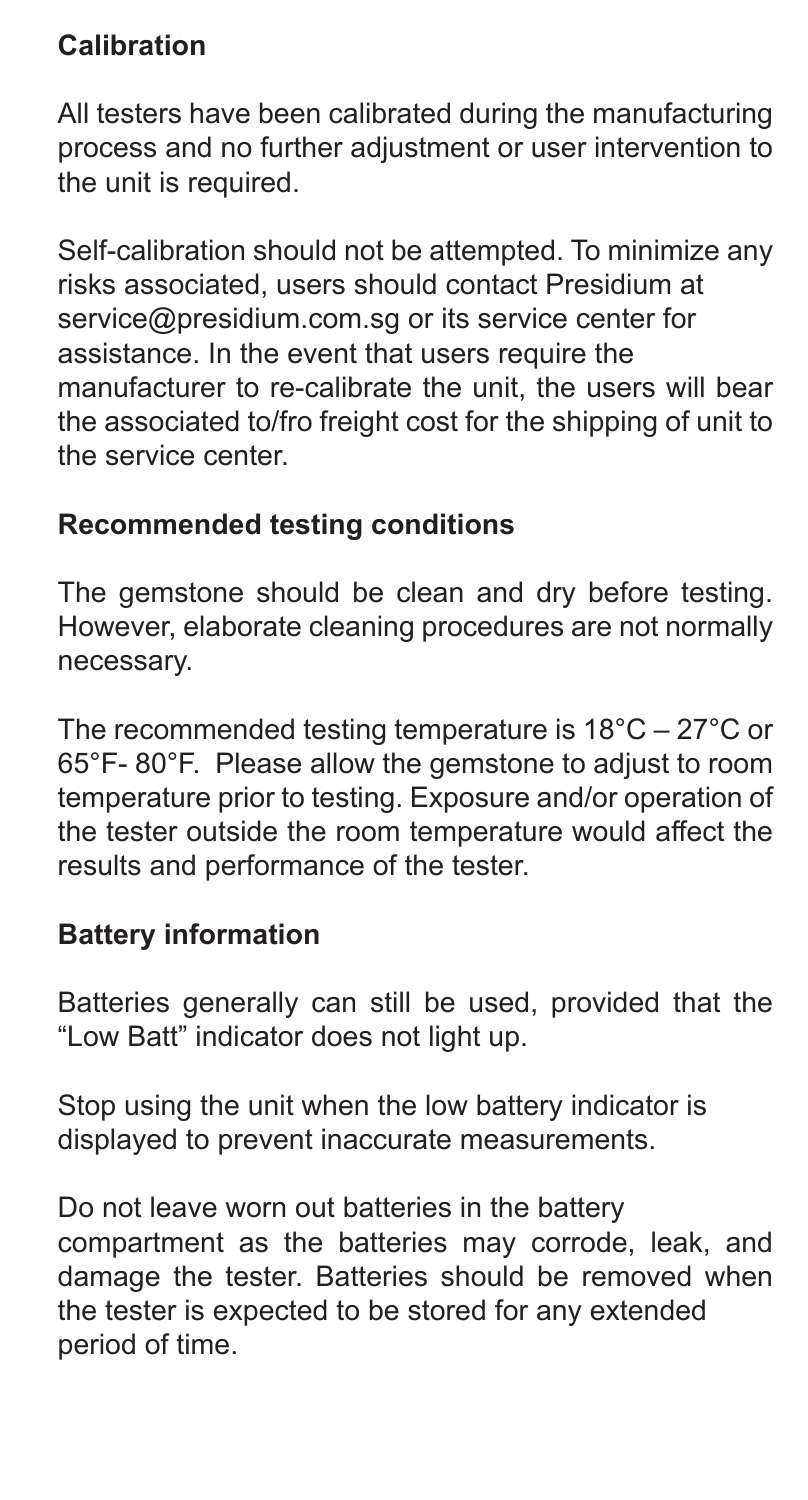To prevent inaccurate readings, replace with new battery if the "Low Batt" indicator lights up. A test should not be performed when the battery power is low or weak.

Batteries do not have to be removed when the AC adaptor is in use.

# **Cleaning your gemstone prior to testing**

Prepare a clean tissue. Carefully retrieve the gemstone with tweezers and place the gemstone face down on the table **(Fig. 1.5).**



### Fig. 1.5

Gently rub the table of gemstone against the tissue/jewellery cloth and place the gemstone on the centre of the Test Pad. Do not use fingers to place the gemstone on test pad as fingerprint will affect the test results. **(Fig. 1.6).**



Fig. 1.6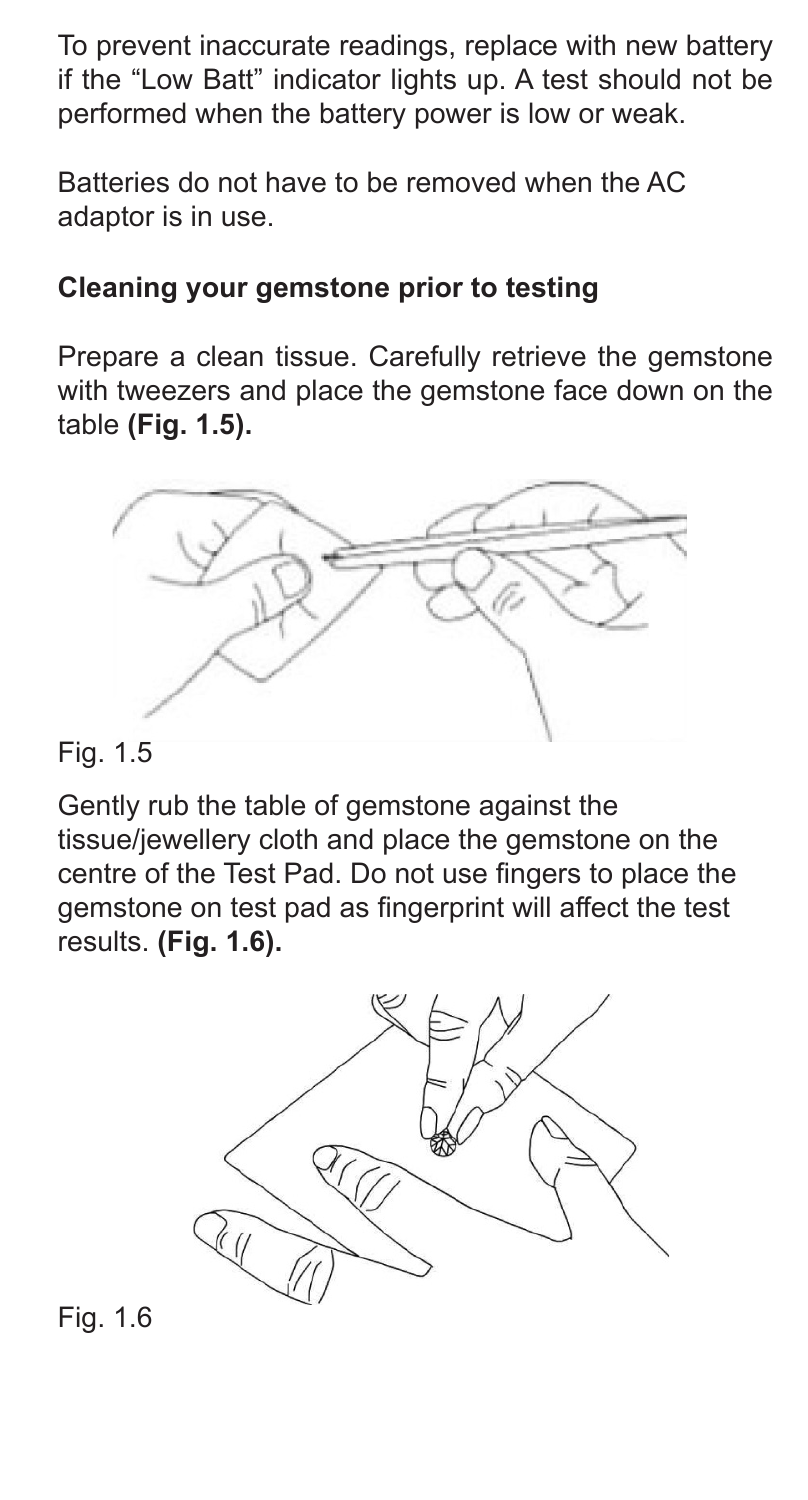### **2. PERFORMING A TEST with your Presidium Refractive Index Meter II**

Remove the cylinder and place a well-cleaned, polished gemstone at the centre of the pad. Make sure that the gemstone is well centered to prevent reading error **(Fig. 2.1).**



# Fig. 2.1

Cover the gemstone with the recessed cylinder **(Fig. 2.2).** 



Fig. 2.2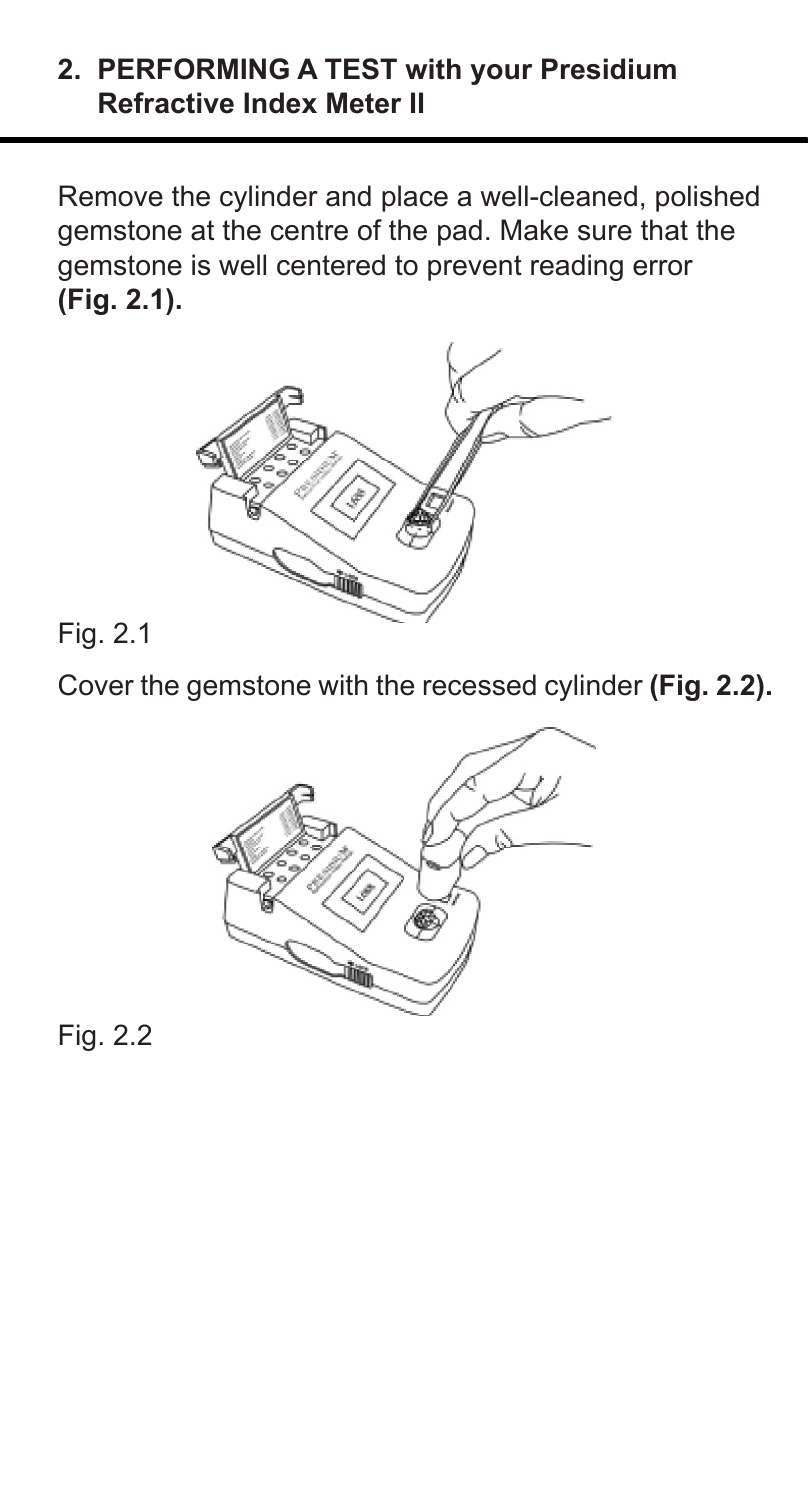The display window **(Fig. 2.3)** will show the Refractive Index of the gemstone.



# Fig. 2.3

Due to infra-red light source, it is essentials that the facet placed over the test pad hole is at least 3mm in diameter.

# **PC Connectivity**

Presidium Refractive Index Meter II comes with a downloadable software providing access to more gemstones selection. Go to www.presidium.com.sg. This software is not yet compatible with Mac OS platform.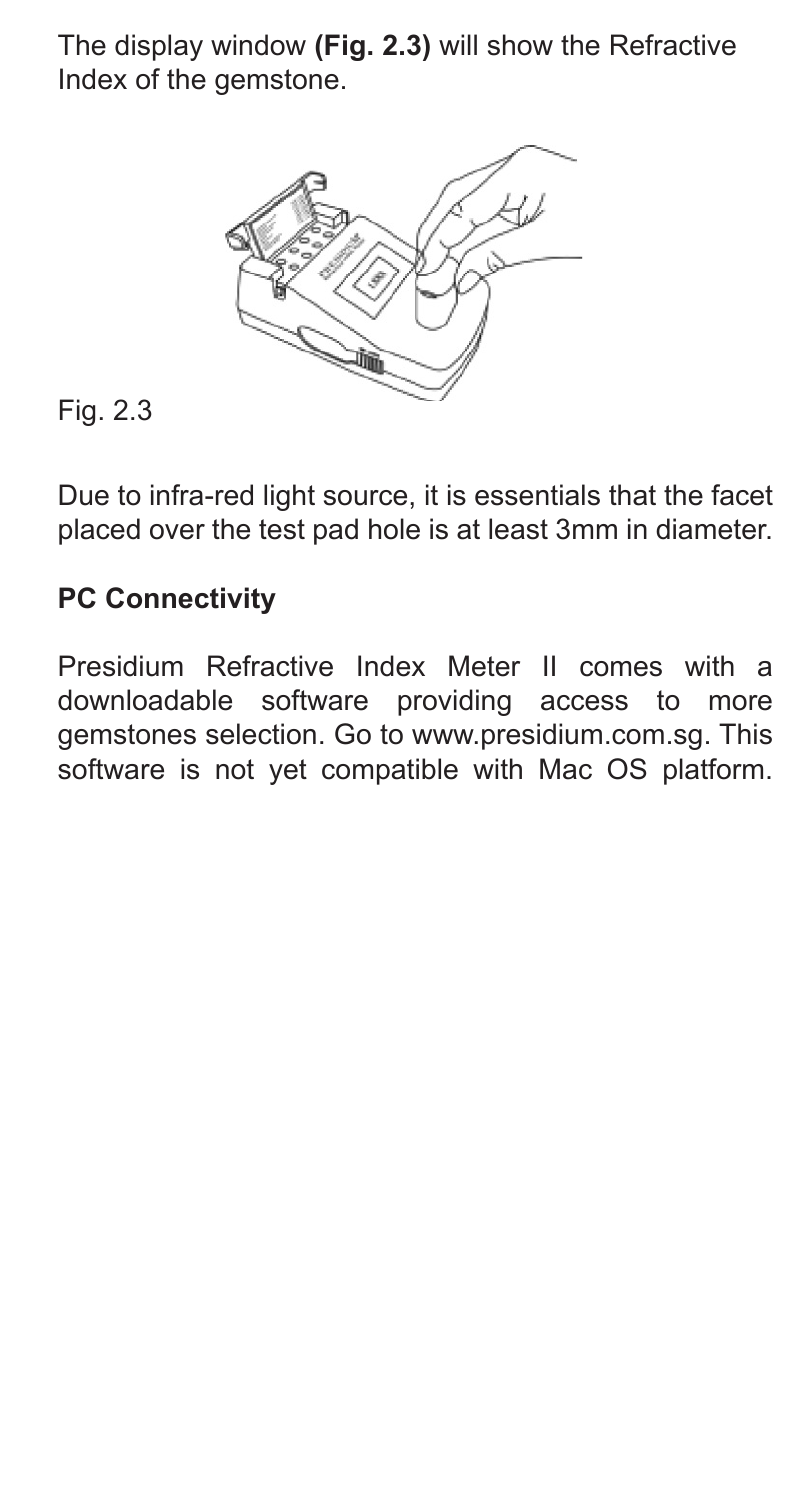### **3. READING TEST RESULTS with your Presidium Refractive Index Meter II**

The test results are indicated as follows:

- A Refractive Index Reference List is provided for easy reference to end-user. This list comprises common gemstones available in the market. The gemstones are arranged according to descending Refractive Index. Please refer to attached table.
- The list includes the range of refractive index of gemstones with respective tolerance provided in brackets.
- The tolerance in refractive index is due to the tolerance from the photo-sensor used.
- Example: The refractive index for sapphire is 1.757 (-0.016) – 1.790. The reading in bracket refers to the tolerance. In other words, the R.I. reading of sapphire from the unit ranges from 1.741 – 1.790.
- In case of a borderline reading, clean the stone and pad again before the next test and/or move stone slightly off center. By repositioning the stone, a distorted reflection from a scratched area of the surface may be avoided. Repeat the test.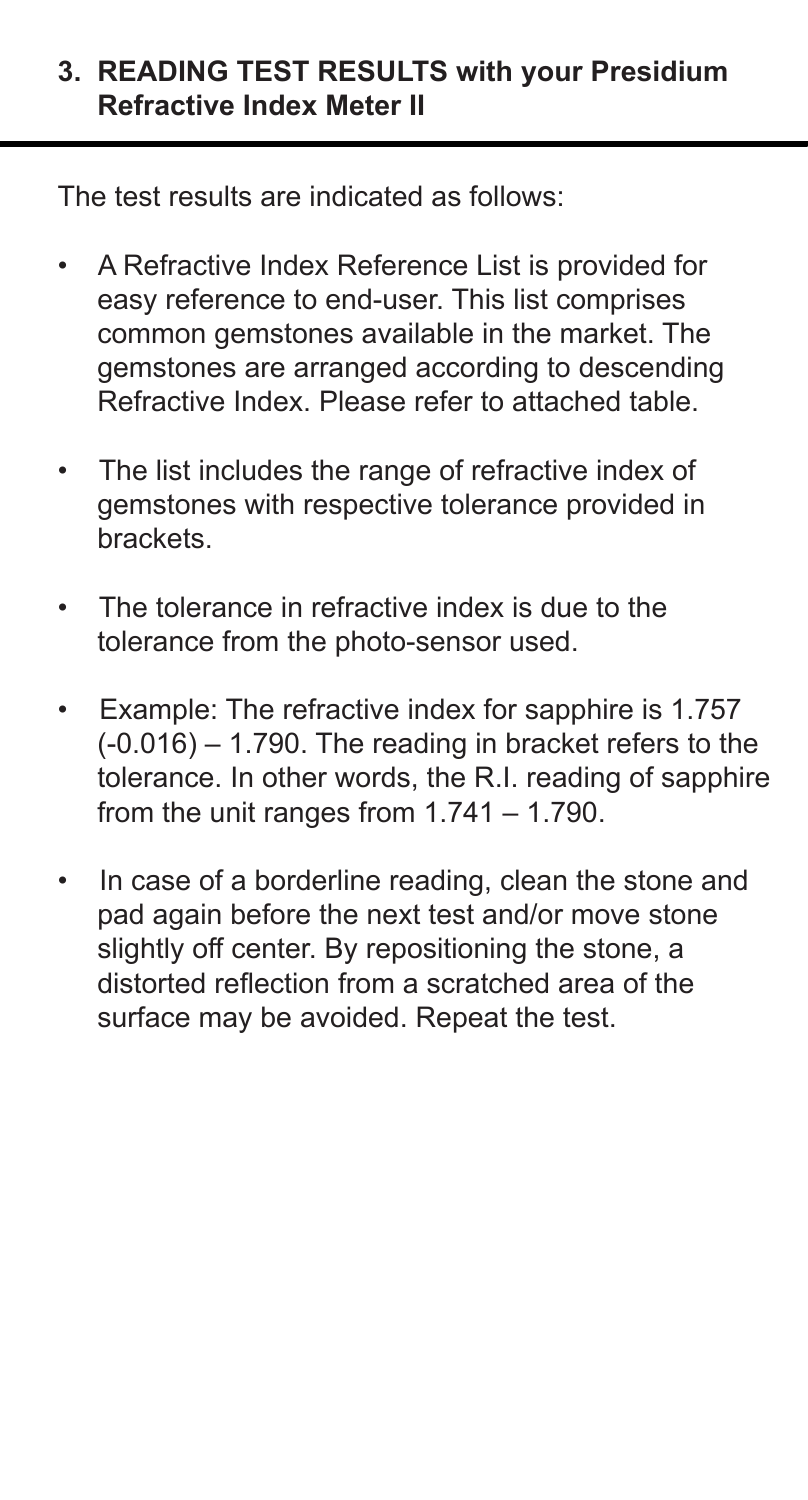Synthetic Spinel/Synthetic Sapphire and High Zircon/ GGG have overlapping Reflectivity Index. If performing a second test using the Presidium Gem Tester for further separation, the results indicated will be as follows:

- Synthetic Sapphire: needle goes to a high position in the red zone.
- Synthetic Spinel: Needle goes about halfway into the red zone.
- High Zircon: Needle goes 2/3 into the red zone.
- GGG: Needle goes 1/3 into the red zone